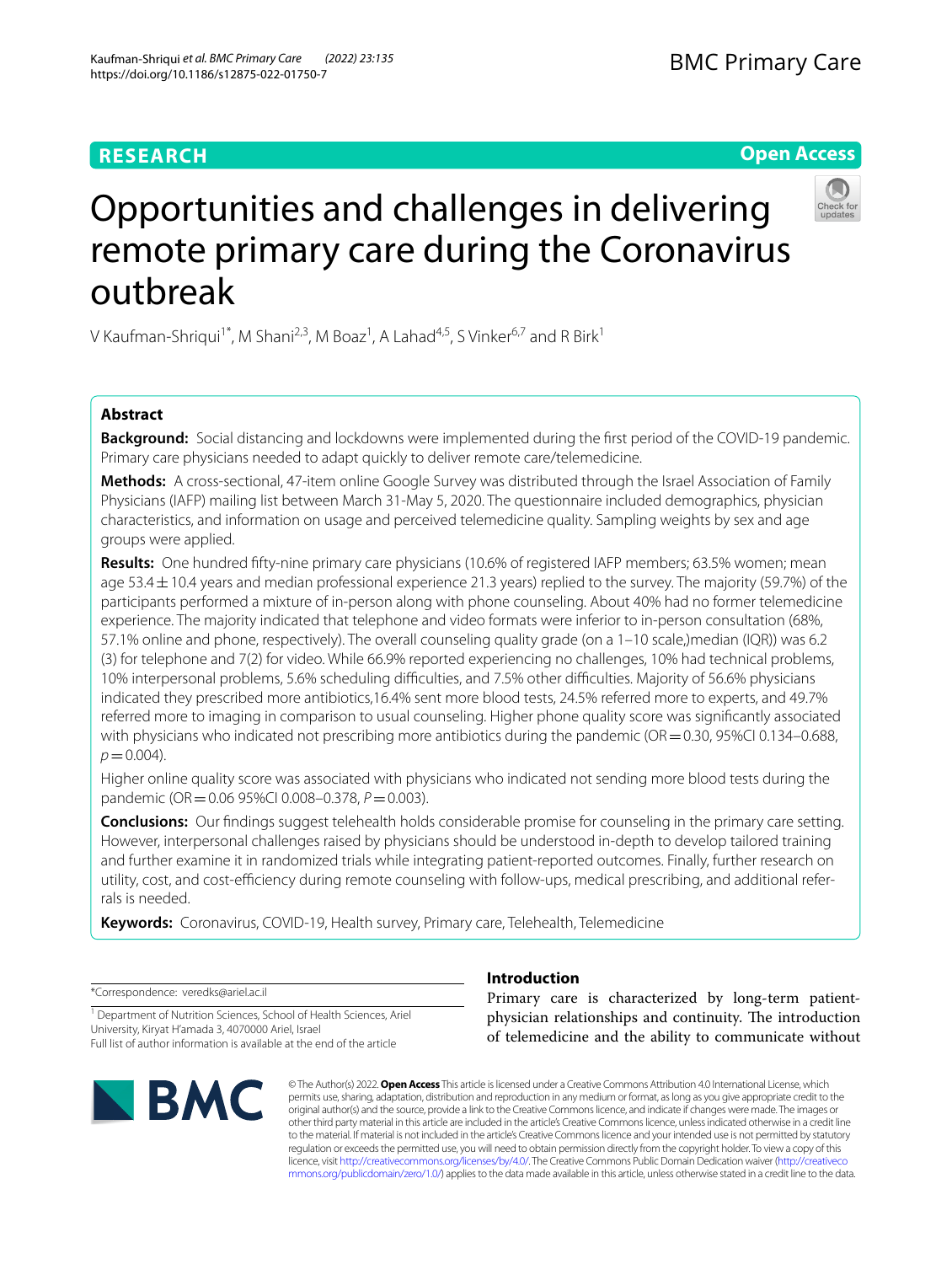in-person clinic visits has created new modalities for interaction with patients. Telemedicine has been found to be efective and to improve clinical outcomes in a variety of medical conditions, including wound care, psychiatry, and chronic conditions like diabetes mellitus and hypertension [\[1](#page-10-0)]. Informational videos providing instruction in self-monitoring and health education and awareness tailored to specifc morbidities have been shown to reduce hospitalizations among people at high risk for re-hospitalization with heart failure, chronic obstructive pulmonary disease (COPD), diabetes mellitus, or hypertension [[2\]](#page-10-1). Additionally, at a large hospital outpatient setting stafed by physicians trained to deliver telemedicine, both patients and clinicians found no diference in the quality of virtual vs. in-person office visits  $[3]$  $[3]$ .

Video consultations were rated as positive experiences, especially among working people or patients with mobility problems [\[4\]](#page-10-3). In a system allowing patient access to medical care 24 h a day via web and phone-enabled virtual visits, 85% of patients rated their satisfaction with their telemedicine physician at the highest rank [\[5](#page-10-4)]. High satisfaction rates were also obtained by patients with celiac who used telemedicine during the COVID-19 pandemic [[6\]](#page-10-5). However, according to a national survey, fewer than 10% of family physicians in the USA provided e-visits, despite patient satisfaction [\[7](#page-10-6)]. Common barriers to telemedicine use included technical challenges, resistance to change, as well as patient age and level of education [[8\]](#page-10-7). Physicians' important concerns working in a pediatric telemedicine service were difficulties diagnosing from a distance and treating unfamiliar patients [\[9](#page-10-8)]. A recent Cochrane review identifed gaps in knowledge of physicians' perspective, experiences, adherence, and satisfaction in delivering medical care using mobile technologies [\[10](#page-10-9)].

The COVID-19 pandemic has forced rapid adjustment for family physicians to practice telemedicine. The general lockdown coupled with patient anxiety about clinic visits has forced family physicians to adopt telemedicine and distance communication with patients instead of inperson encounters. A recent study conducted among primary care physicians in Israel indicated that daily use of WhatsApp in professional practice reduced the need for in-person counseling [\[11](#page-10-10)].

In the current study, we aimed to evaluate physician experiences and attitudes to the change in practice paradigm during the COVID-19 pandemic.

## **Methods**

## **Overall study design and plan**

A cross-sectional survey was conducted using online platform. We used a convenience sample of primary care physicians replied to an online survey distributed via e-mail by the Israeli Association of Family Physicians to all members. The study used a Google Survey platform. Data collection was performed from March 31-May 5, a period of time during which the Israeli population was under wide-scale lockdown.

## **Ethics approval and consent to participate**

The study was approved by the Institutional Ethics Committee of Ariel University. Each participant provided electronic written informed consent prior to responding to the survey.

## **Survey tool**

The survey included 47 questions, including sociodemographic information (6 items), characteristics of routine primary care setting and employment (8 items), characteristics of primary care setting during the outbreak (4 items), features experiences and quality of telemedicine including phone or video or a combination of them (8 questions on phone counseling and additional 12 questions on video counseling), physician experiences (5 items), and perceived patient experiences (4 items). Some questions were modifed from a telemedicine questionnaire for healthcare workers  $[12, 13]$  $[12, 13]$  $[12, 13]$ . The questions selected requested information on overall quality, technical quality, clinical quality, and organizational difficulties (on a scale of  $1-10$ ) and additional questions on technical difficulties and future use (on a scale of  $1-4$ ). Survey participants were also asked to indicate their work setting, the number of registered patients, the weekly number of work hours, if and how they continued to work during the COVID-19 outbreak, and the proportion of patients with whom they corresponded using e-mail, WhatsApp, or phone prior to the outbreak. Additionally, physicians were asked whether non-face-to-face meetings were an option and to estimate the percentage of their patients who were invited to the clinic following a phone or video consultation (fve categories: never, 25%, 50%, 75%, all). Respondents were asked to rate the quality of remote platforms to in-person counseling. Participants were requested to describe the challenges that they experienced during counseling sessions. This information was thematically analyzed by two researchers who reached a consensus on the main topics. Additionally, participants used a 10-point Likert scale to estimate client comfort level during remote counseling. Participants replied to the survey in Hebrew. Prior to publishing the survey online, the survey questions and usability of the online platform were referred to a focus group of 10 potential participants, who were asked to assess readability and clarity. Based on their feedback, minor amendments were made. The final questionnaire was reviewed by ten expert primary care physicians providing expert validity.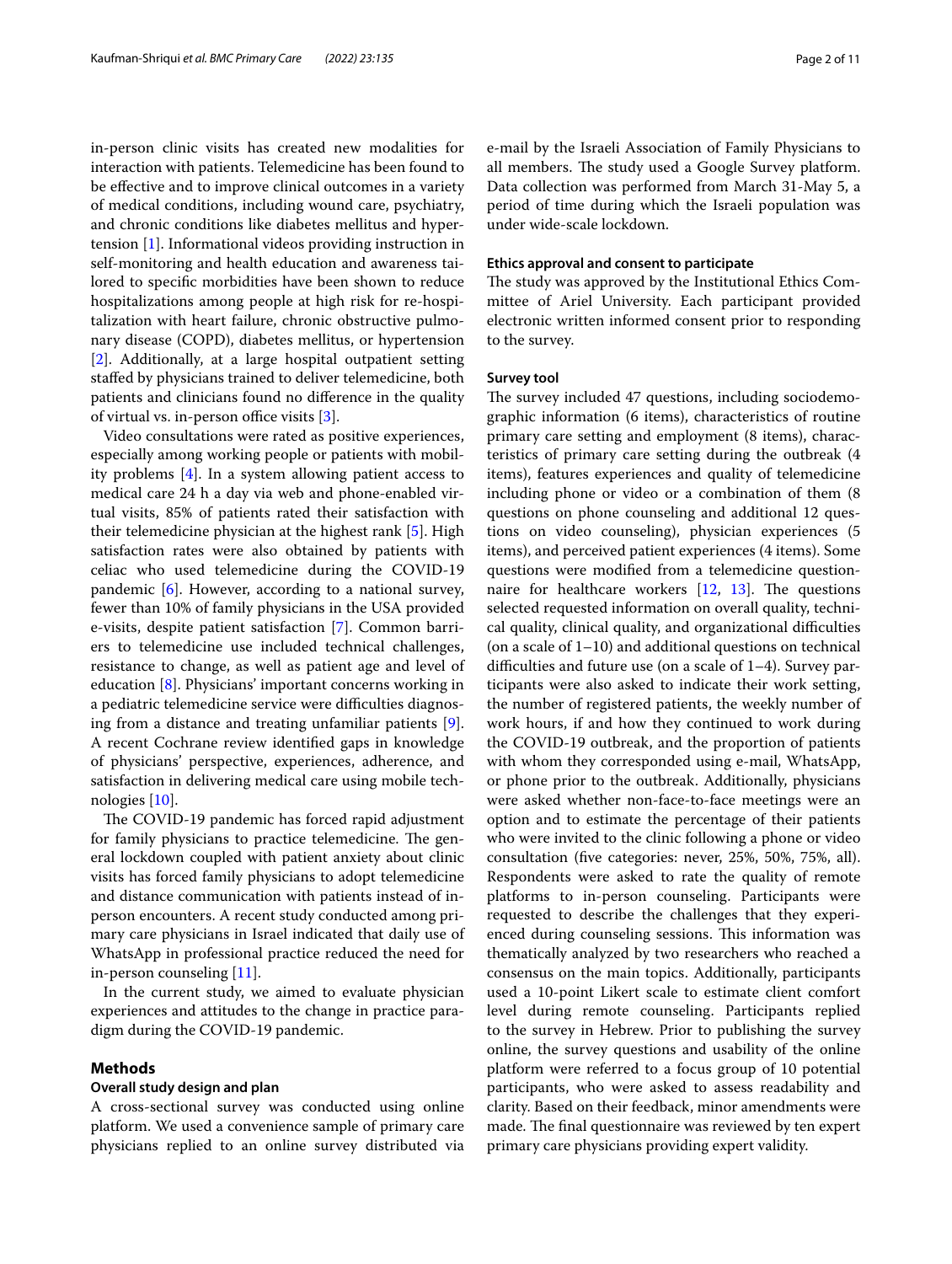# **Comparison between the study population and the general population of primary care professionals in Israel**

To determine the representativeness of the study sample, participant age by sex distributions were compared to those of the target population (Israeli primary care physicians), using the most recent data available [[14](#page-10-13)]. As shown in Table [1,](#page-2-0) the survey population was younger and included a greater proportion of women than the target population. Age distribution difered signifcantly by sex, such that the study sample included a greater proportion of both men and women between the ages 41–60, while the target population was characterized by a greater proportion of men between the ages of 51–70 years, and women between the ages of 41–70 years ( $\chi^2$  = 225.29,  $DF = 5$ ,  $p < 0.001$ ). Sample weights were created based on the national age and sex distribution and applied to the survey population.

## **Data analysis**

SPSS v. 25.0 (IBM Inc., USA) was used for all statistical analyses. First, the weighted characteristics of study population were described., Distributions of continuous variables were assessed for normality using the Kolmogorov–Smirnov test. Normally distributed continuous variables are described using mean $\pm$ standard deviation. Continuous data with distributions signifcantly deviating from normal are described as median (interquartile range). Categorical variables such as the percentage of participants providing a given response were described using frequency counts and expressed as n (%). Associations between sociodemographic and occupational characteristics of physicians and the overall quality of phone and online counseling were examined using survey-weighted multiple logistic regression analyses with stepwise variable selection. The independent variables associated with the overall quality variable at a significance level of  $p \le 0.10$  were considered for inclusion in multivariate models. Two separate models were developed, and the median value of the quality score at each type of consultation was assigned as the cutof value. All tests are two-sided and considered signifcant at *p*<0.05.

# **Results**

## **The survey participants**

Of 1,500 registered members of the Israel Association of Family Physicians (IAFP), 159 replied to the survey (10.6%). Table [2](#page-3-0) describes the characteristics of survey participants. The mean participant age was  $53.4 \pm 10.4$  years and most were female. The majority (90%) of the participants were specialists in family medicine, and 60% were employees of one of the national health maintenance organizations (HMO), while 30.8% were independent physicians, and 8.8% worked in both employment settings. Median professional experience was 20.0 years. The majority of physicians (59.8%) reported more than 1,000 patients in their clinics. Most participants (73.6%) indicated that during routine times, 50% of their patients or more would require a physical examination. A greater proportion of the physicians indicated that the most prevalent communication type with patients prior to the Covid-19 outbreak was e-mail correspondences, followed by phone calls and, to a lesser extent, WhatsApp messages.

# **Characteristics of primary care counseling during COVID‑19 outbreak**

Table [3](#page-4-0) describes the characteristics of primary care counseling during the study period. The majority of physicians reported full-time employment (92.5%) but reported a decrease in meeting patients to  $18.3 \pm 12.3$  h on average compared to  $27.9 \pm 10.7$  mean hours prior to the pandemic. While 41.5% reported no change

<span id="page-2-0"></span>

| Table 1 Comparison between the distribution of family physicians by sex and age group in survey and the country <sup>a</sup> |  |  |  |
|------------------------------------------------------------------------------------------------------------------------------|--|--|--|
|------------------------------------------------------------------------------------------------------------------------------|--|--|--|

| Age group     | Men in the survey $n,(%)$ | Men in the profession in the<br>country (n,%) | Women in the survey<br>(n, %) | Women in the<br>profession in the<br>country (n,%) |
|---------------|---------------------------|-----------------------------------------------|-------------------------------|----------------------------------------------------|
| Lower than 30 | 0(0)                      | 75(2.7)                                       | 1(1.0)                        | 27(1.2)                                            |
| $31 - 40$     | 8(14.0)                   | 336 (12.0)                                    | 22(21.8)                      | 297 (13.2)                                         |
| $41 - 50$     | 20(35.1)                  | 541 (19.5)                                    | 39 (38.6)                     | 573 (25.5)                                         |
| $51 - 60$     | 14 (24.6)                 | 809 (29.1)                                    | 29(28.7)                      | 746 (33.2)                                         |
| $61 - 70$     | 10(17.5)                  | 870 (31.3)                                    | 10(9.9)                       | 527 (23.5)                                         |
| 71 and above  | 5(8.8)                    | 130(4.7)                                      | 0(0)                          | 59(2.6)                                            |
| Missing       |                           | 20(0.7)                                       |                               | 15(0.7)                                            |
| Total         | 57                        | 2781                                          | 101                           | 2244                                               |

<sup>a</sup> Data on the distribution of physicians in the country were taken from Ginat A. Practitioners and specialists in family medicine in Israel, 2018. Jerusalem, Israel: Administration of Strategic and Economic Planning; 2019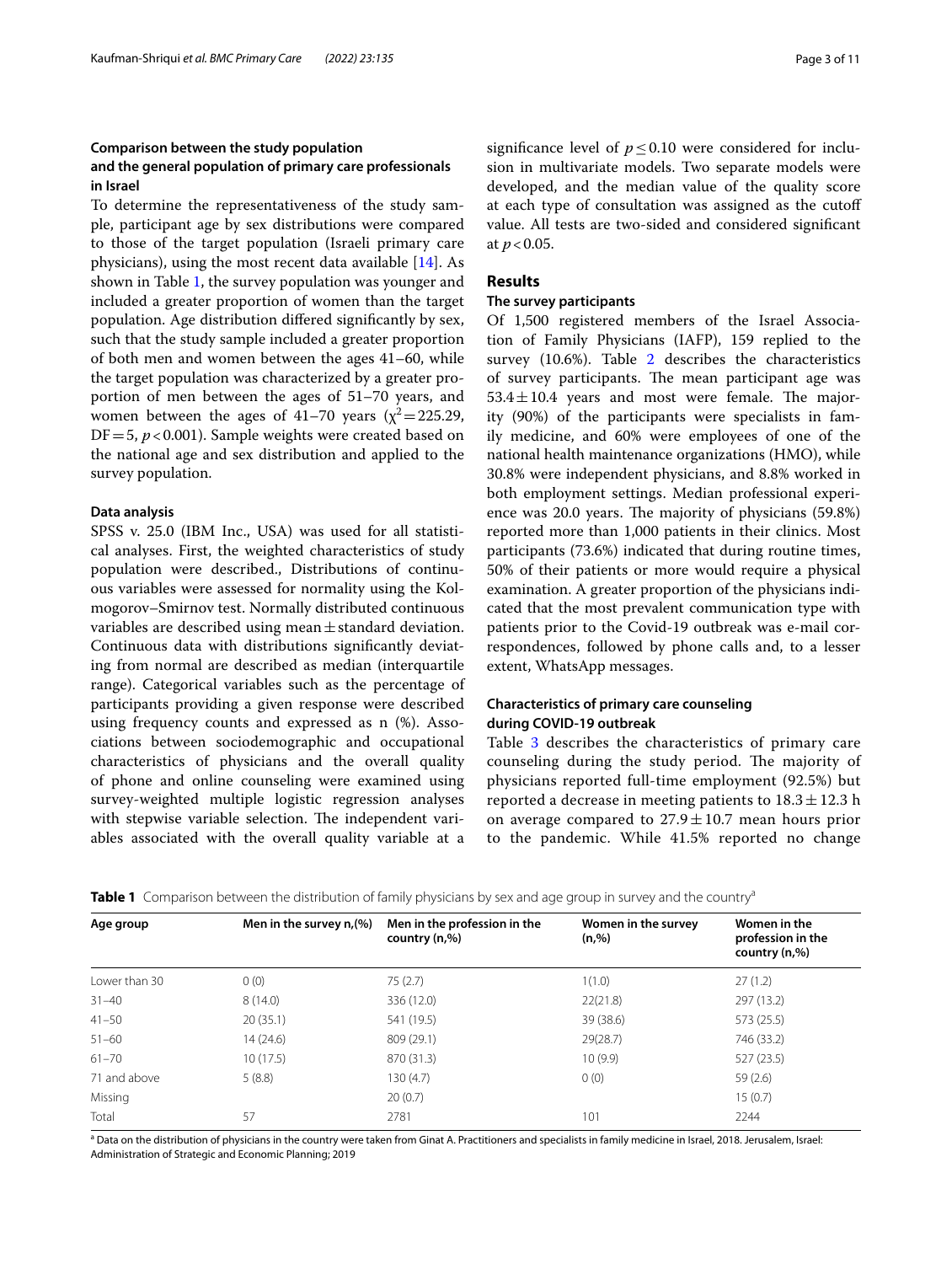<span id="page-3-0"></span>**Table 2** Characteristics of survey participants

| Characteristic                                                                                   | Result $n = 159$                   |
|--------------------------------------------------------------------------------------------------|------------------------------------|
| Age, years (Mean $\pm$ SD)                                                                       | $53.4 \pm 10.4$                    |
| Sex n, (% female)                                                                                | 101.0 (63.5)<br>Weighted:<br>49.9% |
| Specialization in medicine n (%)                                                                 |                                    |
| Family medicine                                                                                  | 143.0 (89.9)                       |
| Intern in family medicine                                                                        | 9.0(5.7)                           |
| Practicing family medicine with no specialization                                                | 4.0(2.5)                           |
| Other medical specialization                                                                     | 3.0(1.9)                           |
| Years of professional experience Median (IQR)                                                    | 21.3(17.0)                         |
| The main form of employment n (%)                                                                |                                    |
| Employee                                                                                         | 96.0 (60.4)                        |
| Independent physician                                                                            | 49.0 (30.8)                        |
| Both employee and independent physician                                                          | 14.0(8.8)                          |
| How many registered patients do you have? n(%)                                                   |                                    |
| More than 1500                                                                                   | 45.0 (28.3)                        |
| Between 1000-1500                                                                                | 50.0 (31.5)                        |
| Between 500-1000                                                                                 | 46.0 (28.9)                        |
| Less than 500                                                                                    | 18.0 (11.3)                        |
| Number of hours/week performing counseling (prior to the COVID-19 outbreak) (Mean $\pm$ SD)      | $27.9 \pm 10.7$                    |
| At routine times, which proportion of your patients' visits require a physical examination n (%) |                                    |
| All patients                                                                                     | 4.0(2.5)                           |
| 75% of the patients                                                                              | 24.0 (15.1)                        |
| 50% of the patients                                                                              | 89.0 (56.0)                        |
| 25% of the patients or less                                                                      | 42.0 (26.4)                        |
| Before the Corona crisis, did you give your cell phone number to patients routinely? n(%)        |                                    |
| Yes                                                                                              | 29.0 (18.2)                        |
| Before the Corona crisis, did you routinely hold WhatsApp correspondence with patients? n(%)     |                                    |
| Yes                                                                                              | 25.0 (15.7)                        |
| Before the Corona crisis, did you routinely communicate with patients via your e-mail? n(%)      |                                    |
| Yes                                                                                              | 65.0 (40.9)                        |

*Abbreviations*: *IQR* Interquartile range

in client characteristics, 40.3% reported accepting younger clients, and 9.4% older clients.

# **Consultation over the phone**

During the pandemic, the majority of the physicians (92.5%) employed some form of telemedicine. Types of mixed counseling were frequent, with the majority of the participants who performed a mixture of usual face-to-face counseling with phone counseling (59.7%). The greatest percentage of respondents who performed online counseling used a mixture of video platforms. The most frequently used platform was WhatsApp (53.9%), with 22.2% who used it as the only option, followed by ZOOM (22.2%) and Microsoft Teams (16.6%). An additional 7.3% used Facebook Messenger, Skype, and Unicko.

Characteristics of primary care consultation over the phone and when using online video platforms are presented in Table [4.](#page-5-0)

More than one-third of respondents (35.7%) indicated they had no previous experience performing consultation over the phone prior to the COVID-19 pandemic, while another third (32.5%) had previous experience. The majority (58.6%) of respondents indicated phone counseling was of shorter duration than in-person visits. Of these, 14.6% indicated that consultation was signifcantly shorter than in-person consultations. Most respondents (89.9%) indicated that following phone counseling, they needed to invite about 25% of the patients to the clinic for an in-person visit. Only 4% (5 IQR) indicated that patients shared videos or photos with them during phone counseling. The majority of respondents (68.8%) indicated that phone consultation was inferior to in-person visits. On a scale of 1–10, the median (IQR) rate for the overall quality of phone counseling was 6.2 (3.0). Many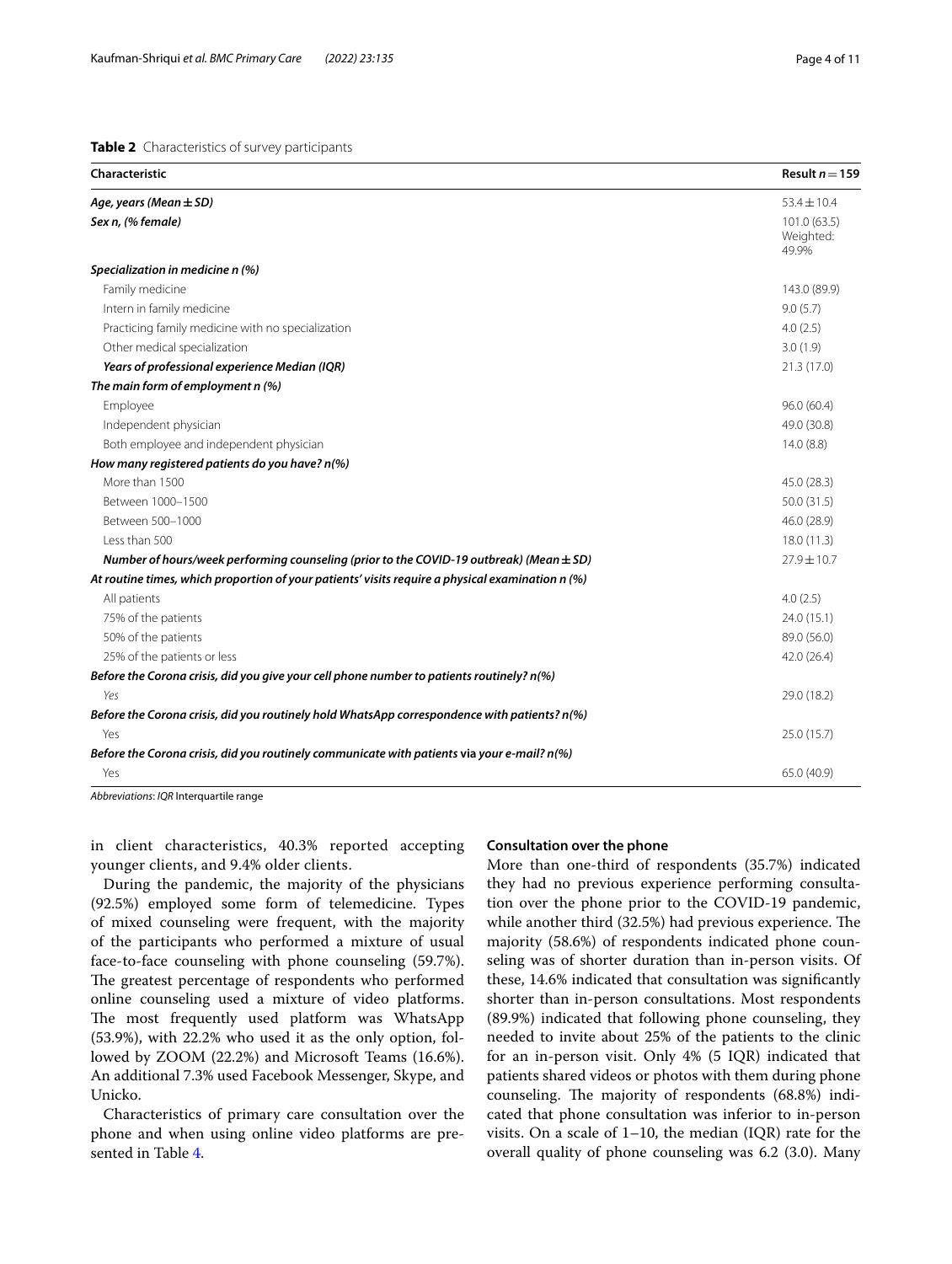<span id="page-4-0"></span>

| Characteristic                                                                                      | Result $N = 159$ |
|-----------------------------------------------------------------------------------------------------|------------------|
| Work capacity after the onset of the COVID-19 n (%)                                                 |                  |
| Full-time                                                                                           | 147 (92.5)       |
| Part-time                                                                                           | 12.0(7.5)        |
| Number of hours/week performing in-patient counseling (since the COVID-19 outbreak) (Mean $\pm$ SD) | $18.3 \pm 12.3$  |
| Changes in patients characteristics during the COVID-19 outbreak                                    |                  |
| No changes in patients characteristics                                                              | 66 (41.5)        |
| Younger patients                                                                                    | 64 (40.3)        |
| Older patients                                                                                      | 15(9.4)          |
| Other                                                                                               | 14(8.8)          |
| Was it possible for the patients to schedule a non-face-to-face meeting in your clinic?             |                  |
| yes $n_r$ (%)                                                                                       | 147 (92.5)       |
| The setting of counseling after the COVID-19 outbreak                                               |                  |
| Usual counseling and phone counseling                                                               | 95 (59.7)        |
| Only phone counseling                                                                               | 8(5.0)           |
| Only online counseling                                                                              | 2(1.3)           |
| Only phone and online counseling                                                                    | 2(1.3)           |
| Usual counseling as well as phone and online counseling                                             | 52 (32.7)        |

<sup>a</sup> Calculated with the application of sample weights

respondents (62.1%) thought phone counseling was reasonably or highly convenient. The majority (80.4%) of respondents indicated they intend to use phone counseling in the future and only 5% indicated they would not use it.

### **Consultation via online (video) platforms**

Many (41.1%) of respondents indicated they had no previous experience performing consultation using online platforms prior to the COVID-19 pandemic, while 39.3% reported having had previous experience. The majority (64.1%) of respondents indicated online counseling was either similar in length or of shorter duration than in-person visits. Most respondents (75.0%) indicated that following online counseling, they needed to invite about 25% of the patients to the clinic. The majority of respondents (57.1%) indicated online consultation was inferior to in-person visits. On the other hand, most respondents (73.2%) thought online counseling was reasonably or highly convenient, and only 1.8% thought it was not convenient. The majority (80.3%) of respondents indicated they intend to use online counseling in the future.

# **Challenges and qualities of remote counseling**

On a scale of  $1-10$ , the median (IQR) rate for the overall quality of online counseling was 7 (2), the technical quality  $6$  (2), and for organizational difficulties,  $7$  (3). Physicians reported a variety of challenges in performing online consultations. While 66.9% reported experiencing no challenges, 10% had technical problems, 10% interpersonal problems, 5.6% scheduling difficulties, and 7.5% other difficulties. In reply to questions addressing characteristics of the medical treatment, in any remote platform (either phone or online), 56.1% indicated they prescribed more antibiotics, 16.4% sent more patients than usual to perform blood tests, 24.5% indicated an increase in referral to expert physicians and 49.7% indicated an increase in referral to imaging. Main themes which emerged from an open-ended question that requested further information on challenges identifed four populations with which telemedicine was challenging in particular: older people; low socioeconomic status populations; people with hearing disability; and people with low technological literacy.

In reply to the question, "What are your primary needs to perform a higher quality remote?" the majority of physicians described a need for high-quality equipment (camera, headphones, adequate chair for long sitting); infrastructure (strong internet network resources, adequate light); and a better scheduling system for the patients with reminders to prevent missed visits. Additionally, due to the situation of working under lockdown when some physicians were also parents for young children, physicians highlighted the need for assistance with childcare while they are at work.

## **Patient outcomes**

Physician-reported patient outcomes included the patient's level of comfort and difficulties as perceived by the participating physician. The median (IQR) level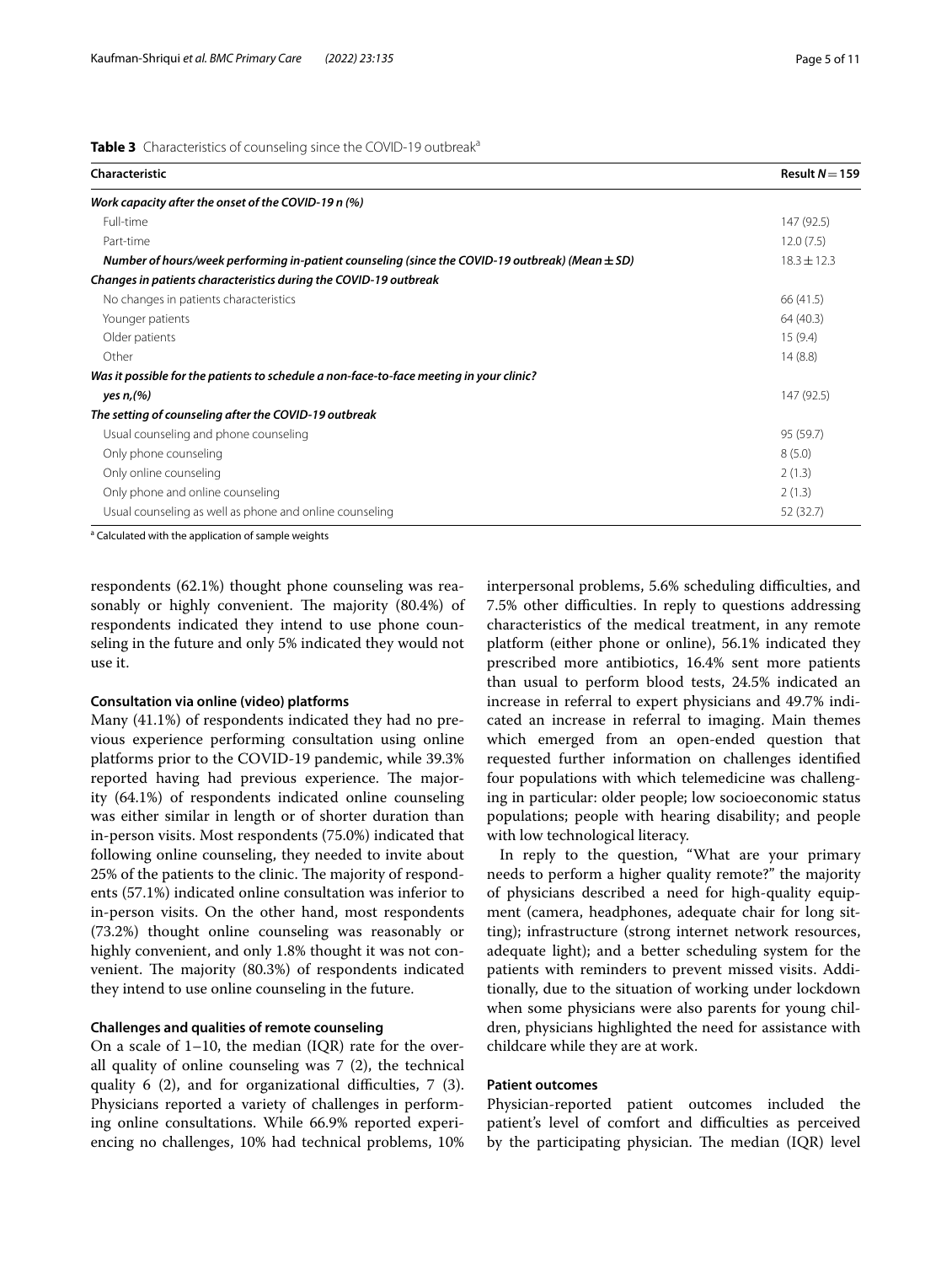<span id="page-5-0"></span>**Table 4** Characteristics of quality of telemedicine using the phone and online platforms<sup>a</sup>

| <b>Question/Response</b>                                                                                                              | Result     |
|---------------------------------------------------------------------------------------------------------------------------------------|------------|
| Counseling over the phone $n$ (%)                                                                                                     | $N = 157$  |
| Previous experience with performing telephone counseling                                                                              |            |
| Yes                                                                                                                                   | 51 (32.5)  |
| Limited experience                                                                                                                    | 50 (31.8)  |
| No                                                                                                                                    | 56 (35.7)  |
| How would you compare the duration of phone counseling in comparison to face-to-face counseling?                                      |            |
| Similar in duration to face-to-face counseling                                                                                        | 33 (21.0)  |
| Much longer than face-to-face counseling                                                                                              | 15(9.6)    |
| Slightly longer face-to-face counseling                                                                                               | 17(10.8)   |
| Much shorter than face-to-face counseling                                                                                             | 23(14.6)   |
| Slightly shorter than face-to-face counseling                                                                                         | 69 (44.0)  |
| Percentage of the patients that were requested to arrive at a face-to-face meeting following a telephone counseling                   |            |
| None                                                                                                                                  | 4(2.5)     |
| 25%                                                                                                                                   | 141 (89.9) |
| 50% and above                                                                                                                         | 12(7.6)    |
| Percent of patients who shared photographs or videos during the meeting [median (interquartile range)] <sup><math>\delta</math></sup> | 4(5.0)     |
| How would you compare phone counseling to usual counseling (face-to-face)? n (%)                                                      |            |
| Superior to face-to-face counseling                                                                                                   | 12(7.6)    |
| Similar to face-to-face counseling                                                                                                    | 30(19.1)   |
| Inferior to face-to-face counseling                                                                                                   | 108 (68.8) |
| Not certain                                                                                                                           | 7(4.5)     |
| The overall quality of counseling [median (interquartile range)] <sup>b</sup>                                                         | 6.2(3.0)   |
| Level of physician's convenience in performing phone counseling n, (%)                                                                |            |
| Highly convenience                                                                                                                    | 34 (21.7)  |
| Reasonably convenience                                                                                                                | 65(41.4)   |
| Not highly convenient                                                                                                                 | 48 (30.6)  |
| Not convenient at all                                                                                                                 | 10(6.3)    |
| Intention to use telephone counseling in the future n (%)                                                                             |            |
| Yes                                                                                                                                   | 41(26.2)   |
| Yes, while combining phone and face-to-face counseling                                                                                | 85 (54.2)  |
| Not certain                                                                                                                           | 23(14.6)   |
| No                                                                                                                                    | 8(5.0)     |
| Counseling using an online (video) platform                                                                                           |            |
| Previous experience with performing online video counseling n (%)                                                                     | $N = 56$   |
| Yes                                                                                                                                   | 22 (39.3)  |
| Limited experience                                                                                                                    | 11(19.6)   |
|                                                                                                                                       |            |
| Νo<br>How would you compare the duration of phone counseling in comparison to face-to-face counseling? n (%)                          | 23(41.1)   |
|                                                                                                                                       |            |
| Similar in duration to face-to-face counseling                                                                                        | 18(32.1)   |
| Much longer than face-to-face counseling                                                                                              | 2(3.6)     |
| Slightly longer face-to-face counseling                                                                                               | 11(19.7)   |
| Much shorter than face-to-face counseling                                                                                             | 7(12.5)    |
| Slightly shorter than face-to-face counseling                                                                                         | 18(32.1)   |
| Percentage of the patients that were requested to arrive at a face-to-face meeting following a telephone counseling n (%)             |            |
| None                                                                                                                                  | 12(21.4)   |
| 25%                                                                                                                                   | 42 (75.0)  |
| 50% and above                                                                                                                         | 2(3.6)     |
| How would you compare online counseling to usual counseling (face-to-face)? n (%)                                                     |            |
| Superior to face-to-face counseling                                                                                                   | 2(3.6)     |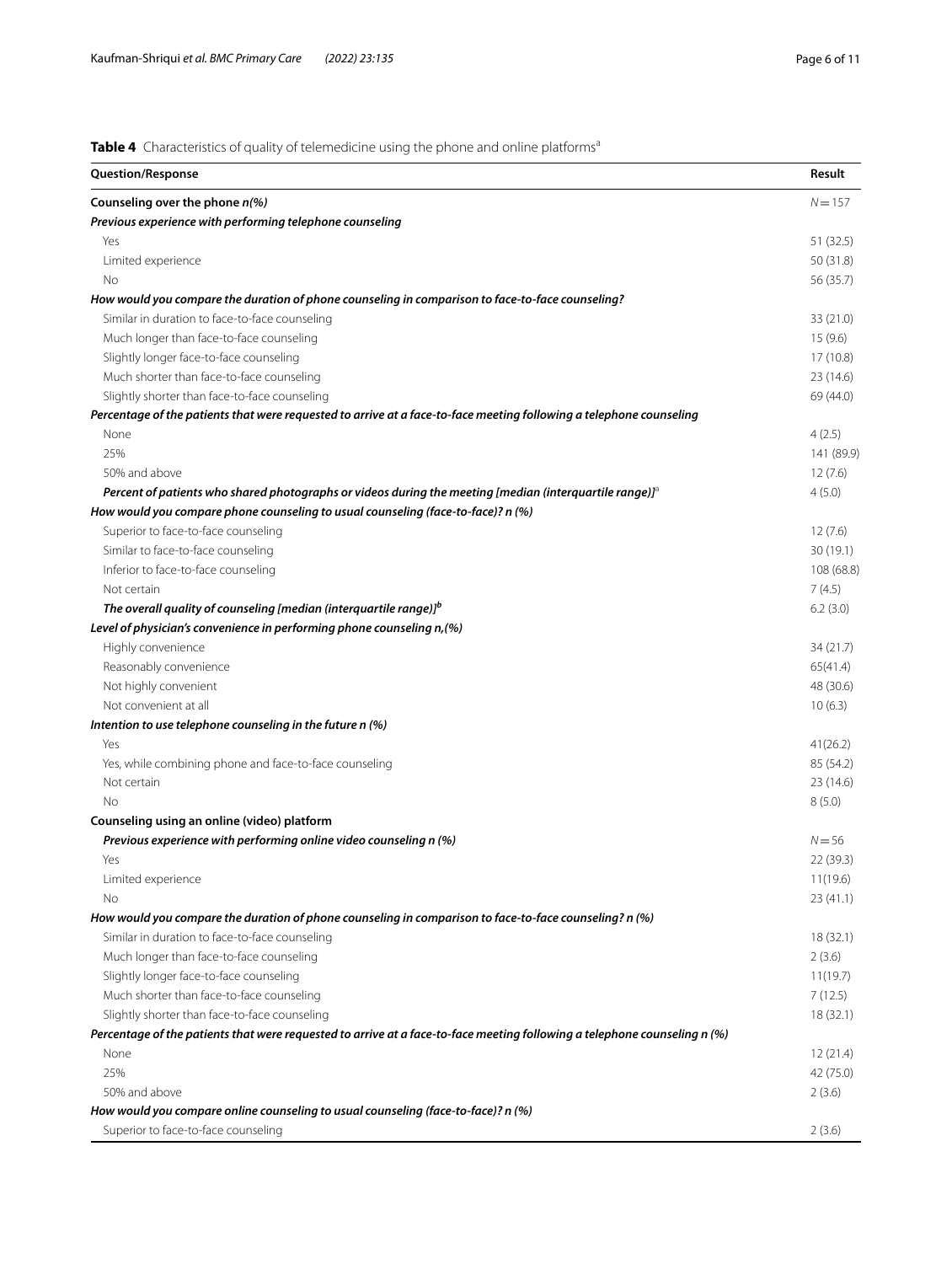# **Table 4** (continued)

| <b>Question/Response</b>                                                                                          | Result     |
|-------------------------------------------------------------------------------------------------------------------|------------|
| Similar to face-to-face counseling                                                                                | 20(35.7)   |
| Inferior to face-to-face counseling                                                                               | 32(57.1)   |
| Not certain                                                                                                       | 2(3.6)     |
| Level of physician's convenience in performing video counseling n, (%)                                            |            |
| Highly convenience                                                                                                | 18(32.1)   |
| Reasonably convenience                                                                                            | 23(41.1)   |
| Not highly convenient                                                                                             | 14(25.0)   |
| Not convenient at all                                                                                             | 1(1.8)     |
| Intention to use telephone counseling in the future n (%)                                                         |            |
| Yes                                                                                                               | 30(53.5)   |
| Yes, while combining phone and face-to-face counseling                                                            | 15(26.8)   |
| Not certain                                                                                                       | 9(16.1)    |
| <b>No</b>                                                                                                         | 2(3.6)     |
| Quality of counseling [median (interquartile range)] $a$                                                          |            |
| Overall quality <sup>b</sup>                                                                                      | 7(2)       |
| Technical quality <sup>b</sup>                                                                                    | 6(2)       |
| Physician challenges in performing the online counseling                                                          |            |
| Organizational difficulties <sup>b</sup>                                                                          | 7(3)       |
| Technical difficulties, n (%)                                                                                     | 16(10.0)   |
| Difficulties due to lack of physical examination, n (%)                                                           | 16(10.0)   |
| Scheduling difficulties, n (%)                                                                                    | 9(5.6)     |
| Other <sup>c</sup> , n (%)                                                                                        | 12(7.5)    |
| In comparison to the face-to-face meeting, have you prescribed more antibiotics? n (%)                            | $N = 159$  |
| Yes                                                                                                               | 90(56.6)   |
| Prescribed as usual                                                                                               | 69 (43.4)  |
| In comparison to the face-to-face meeting, have you sent more blood tests? n (%)                                  |            |
| Yes                                                                                                               | 26(16.4)   |
| Blood tests as usual                                                                                              | 133 (83.6) |
| In comparison to the face-to-face meeting, have you referred patients to experts more than usual? n (%)           |            |
| Yes                                                                                                               | 39 (24.5)  |
| Referrals as usual                                                                                                | 120 (75.5) |
| In comparison to the face-to-face meeting, have you referred to more imaging tests? n (%)                         |            |
| Yes                                                                                                               | 79 (49.7)  |
| Imagining as usual                                                                                                | 80 (50.3)  |
| <b>Patient Outcomes</b>                                                                                           | $N = 159$  |
| Perceived level of patient comfort in receiving remote counseling (phone or video) [median (interquartile range]) | 8 (3)      |
| Types of difficulties reported by patients during online (video) or phone counseling n (%)                        |            |
| Technical difficulties                                                                                            | 48 (30.0)  |
| Interpersonal communication difficulties                                                                          | 33 (20.6)  |
| Difficulties due to lack of physical examination                                                                  | 22 (13.8)  |
| Difficulties/inconvenience from conducting the session in the home environment                                    | 7(4.4)     |
| Other <sup>c</sup>                                                                                                | 14(8.8)    |

<sup>a</sup> Open scale, replies were numerically restricted to 0-100 percent

 $^{\rm b}$  Items scored on a 10-point Likert scale ranging from 1–10, where 1 $=$  "very low" to 10 "very high"

<sup>c</sup> Other difficulties included themes of trust, age difficulties, hearing and sight disability which prevented patients from communicating well using the suggested telemedicine, and a desire to see the physician in person

<sup>d</sup> Calculated with the application of sample weights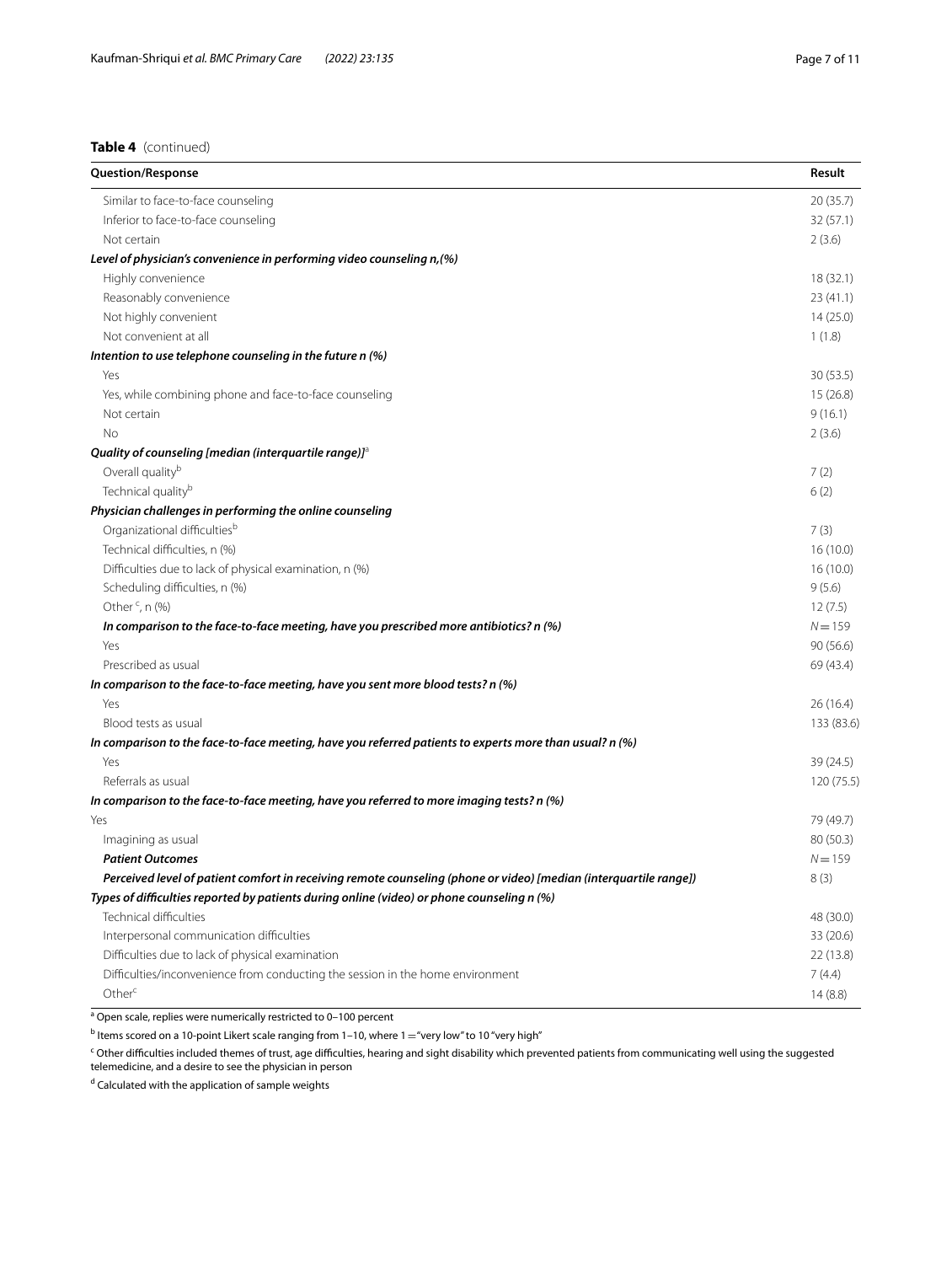of patient comfort was 8 (3). Physicians reported that 46.3% of their patients reported no difficulties with telemedicine methods, but the rest reported at least one problem. The most frequently reported patient problems were technical difficulties (30.0%), interpersonal challenges (20.6%), lack of physical checkup and measurements (13.8%), problems due to holding the meeting in the patient's home environment (4.4%), and 8.8% who reported on other difficulties.

# **Associations between sociodemographic and occupational characteristics of primary care physicians and the overall quality of phone and online counseling**

In a multivariate logistic regression in which the dependent variable was the total quality score of counseling using the phone greater than 6, the only signifcant predictor variable was prescribing more antibiotics. Specifcally, respondents who reported prescribing more antibiotics had 3.03% lower odds for a higher quality score (OR=0.303 95%CI 0.134–0.688, *p*=0.004) (Table [5](#page-7-0)). In a multivariate logistic regression in which the dependent variable was the total quality score of counseling using an online video platform higher than a median value of 7, which included sex, age, and previous experience in video counseling, an increase in referrals to blood tests was the only signifcantly associated variable with a 6% reduction in odds of reporting a greater quality score (OR=0.06 95%CI 0.008–0.378, *P*=0.003)  $(Table 6)$  $(Table 6)$ .

## **Discussion**

In the present study, we described the unique characteristics of consultation during the frst phase of the COVID-19 pandemic in Israel. During the outbreak, most primary care physicians reported a decrease in the in-patient visits, while most of them performed mixed counseling by phone, online platforms, or both methods; however, more than half of the respondents implemented telemedicine without previous experience or training in using these modalities. Physicians reported counseling using either phone or online platforms relatively shorter in duration than the usual care.

Telemedicine holds important potential advantages in primary care medicine including continuity of care, monitoring symptoms and behavior in real-time; further, it enables clinicians to reach out to populations who live remotely or are confined to bed  $[4, 15]$  $[4, 15]$  $[4, 15]$  $[4, 15]$ . It has been associated with improved clinical outcomes in various acute conditions such as wound care and chronic diseases such as diabetes mellitus  $[1]$  $[1]$  and even follow-up after surgery [[16\]](#page-10-15). Telemedicine has even been shown to be as effective as face-to-face care in managing heart failure obtaining

<span id="page-7-0"></span>**Table 5** Factors associated with a higher overall quality score of phone counseling in a multivariable logistic regression analysis<sup>\*a</sup>

|                                                                                                | <b>Odds Ratios</b> | 95% CI          | <i>p</i> -value |
|------------------------------------------------------------------------------------------------|--------------------|-----------------|-----------------|
| Age (years)                                                                                    | 0.99               | 0.959-1.038     | 0.91            |
| Sex (men vs. women)                                                                            | 1.02               | $0.468 - 2.204$ | 0.968           |
| Prescribing more antibiotics                                                                   | 0.30               | $0.134 - 0.688$ | 0.004           |
| Previous experience using a phone in primary care counseling (no<br>experience vs. experience) | 1.14               | $0.499 - 2.607$ | 0.756           |
| Constant                                                                                       | 5.34               |                 | 0.145           |

<sup>a</sup> Calculated with the application of sample weights

\* Quality score was calculated as the sum of scores of the item questions on quality, technical quality, clinical quality, and organizational difculties (on a scale of 1–10). Higher quality score was assigned a total quality score higher than the median value of 6 points for performing telemedicine using the phone

<span id="page-7-1"></span>

|  |  |  |  | Table 6 Factors associated with a higher overall quality score of video counseling in a multivariable logistic regression analysis <sup>a**</sup> |  |  |
|--|--|--|--|---------------------------------------------------------------------------------------------------------------------------------------------------|--|--|
|--|--|--|--|---------------------------------------------------------------------------------------------------------------------------------------------------|--|--|

|                                                                                                              | <b>Odds Ratios</b> | 95% CI          | <i>p</i> -value |
|--------------------------------------------------------------------------------------------------------------|--------------------|-----------------|-----------------|
| Age (years)                                                                                                  | 1.03               | $0.948 - 1.113$ | 0.516           |
| Sex                                                                                                          | 0.62               | $0.159 - 2.444$ | 0.498           |
| Referring patients to more blood tests                                                                       | 0.06               | $0.08 - 0.378$  | 0.003           |
| Previous experience using the video platforms in primary care coun-<br>seling (no experience vs. experience) | 1.51               | 0.329-6.956     | 0.59            |
| Constant                                                                                                     | 0.84               |                 | 0.933           |

<sup>a</sup> Calculated with the application of sample weights

\*\* Quality score was calculated as the sum of scores of the item questions on quality, technical quality, clinical quality, and organizational difculties (on a scale of

1–10). Higher quality score was assigned a total quality score higher than the median value of 7 points for performing telemedicine using the video platforms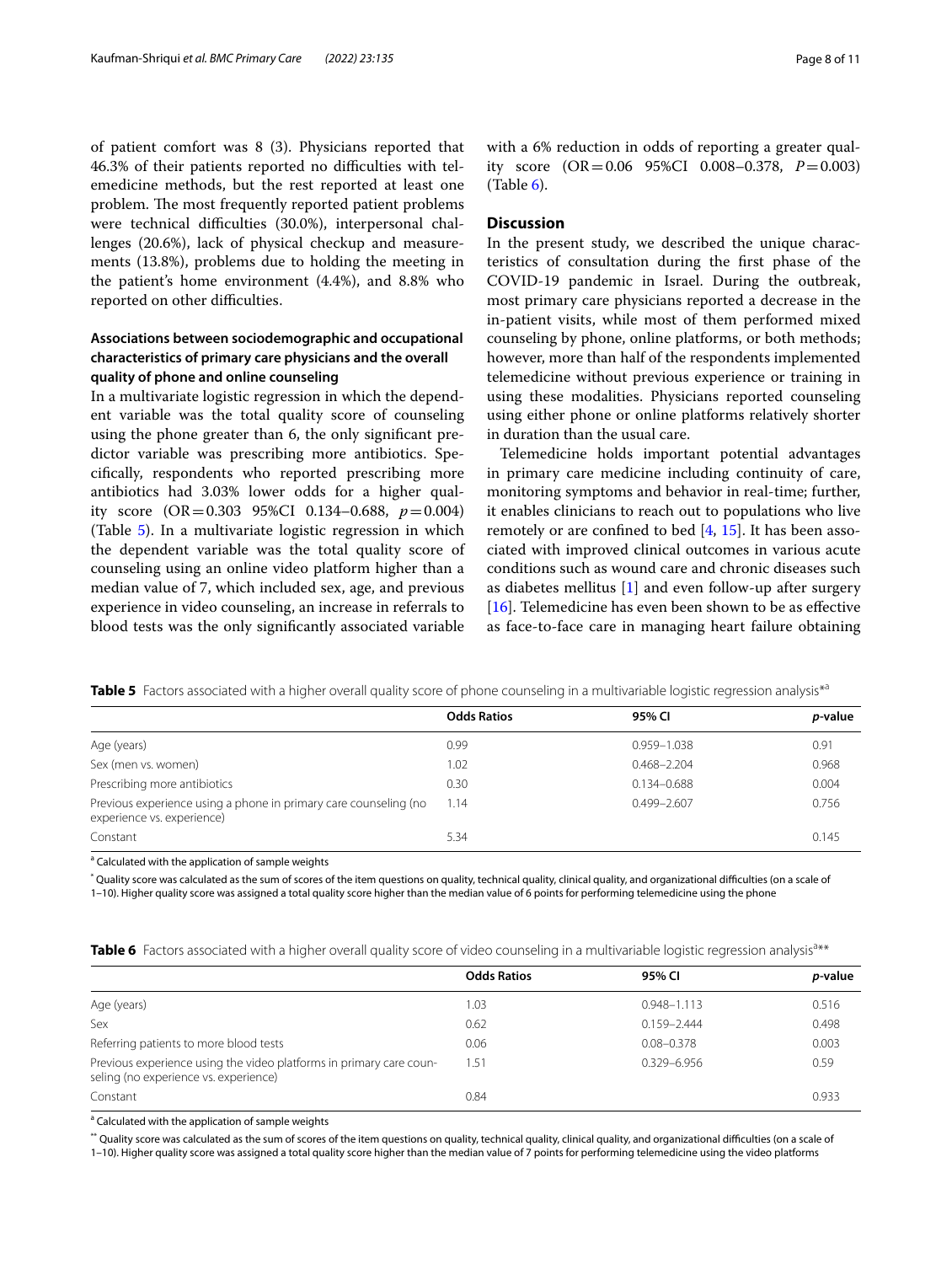glucose control among patients with diabetes [\[17](#page-10-16)]. During the COVID-19 pandemic, rapid adjustments for delivering telemedicine were reported in several medical fields, for example, neurology  $[18]$  $[18]$  $[18]$  and orthopedics  $[19]$  $[19]$ , while in other felds, such as ophthalmology, only partial solutions were reported [\[20](#page-10-19)]. Overall, studies reported high satisfaction and high quality of telemedicine. Telephone and video counseling were rated highly by primary care physicians and patients [[3,](#page-10-2) [4\]](#page-10-3), with video counseling receiving superior ratings  $[21]$  $[21]$ . The physicians in our study indicated that delivering care using both telephone and video was reasonable to highly convenient and rated the overall quality of telephone and online platforms relatively high despite pointing it inferior to face-to-face counseling. The majority of the physicians stated they intend to continue using telemedicine options following the crisis.

Despite the substantial benefts of telemedicine, challenges in delivering telemedicine were frequently reported in the literature, including: clinical uncertainty, lack of technological solutions [\[9](#page-10-8)], cyber vulnerabilities, and regulation challenges  $[8, 16]$  $[8, 16]$  $[8, 16]$  $[8, 16]$  $[8, 16]$ . In our study, several challenges were highlighted by physicians concerning their ability to deliver optimal remote care. Physicians reported only moderate technical quality as well as serious organizational difficulties. In qualitative inputs, most physicians reported suboptimal technical quality of the internet or quality of pictures or audio. Similar technical problems were reported in other studies [[8,](#page-10-7) [22,](#page-10-21) [23](#page-10-22)]. Additional reported barriers were the lack of physical examination and scheduling difficulties (e.g., patients missing appointments or hardship in scheduling appointments).

Remote care poses a challenge regarding resource utilization, as was found in our study. Compared to usual care, telemedicine practice resulted in increases in prescriptions written for antibiotics (56.6%), blood tests (16.4%), referrals to a specialist (24.5%), and referrals for imaging (49.7%). These findings are consistent with previous research among Israeli pediatricians, in which a 20% increase in prescription writing for antibiotics for suspected pneumonia or otitis media scenarios was reported [[24\]](#page-10-23). Despite the overall trend of decrease in antibiotics usage during 2019–2020. During the frst months of the outbreak, a slight increase in prescribing antibiotics was reported in England between March 2020 compared to March 2019 [[25](#page-10-24)]. Only after, in May 2020, the WHO published guidelines for appropriate usage of antibiotics when managing COVID-19, and increased awareness followed by a decrease in antibiotic use was noted in the primary healthcare setting [[25](#page-10-24)]. Interestingly, the only variable in our study that was signifcantly associated with a higher reported quality score (both telephone and video) was blood tests – specifcally, physicians who did not increase the number of blood tests ordered during the pandemic compared to the usual care reported higher quality scores. Unlike fee-per-practices payment systems, the Israeli universal health care system does not grant or deny payment from physicians according to referrals or practices  $[26]$  $[26]$ . Thus, physicians who avoided submitting additional blood checks may be those with higher confdence in performing the counseling.

In our research, physicians indicated a 40.6% increase in clinic appointments among younger individuals. Performing counseling to older people, people with hearing disabilities, or lower technological literacy were less satisfactory. Those challenges align with those from a recent review that examined inequalities in the primary care setting. The review concluded that telephone consultations were used more by younger working-age people, the very old, and non-immigrants, with internet-based consultations more likely to be used by younger people [[27\]](#page-10-26). An additional survey from Israel reported a positive association between younger age and higher eHealth literacy and satisfaction and usage of telemedicine [\[28](#page-10-27)]. Eforts should be made to prevent inequalities in delivering primary care due to structural diferences. Despite relatively high patient comfort in receiving remote care, some prevalent difficulties were reported. Technical diffculties were most prevalent, followed by interpersonal communication difficulties.

Our study emphasizes telemedicine's potential benefits, allowing continuous medical care while ensuring the necessary patient and physician safety in light of possible crisis-induced lockdown. Our study adds knowledge on specific challenges to the Israeli healthcare and HMOs in performing remote counseling. It seems necessary that HMOs improve technical platforms and scheduling difficulties and invest in enhancing accessibility of telehealth to older people and patients with technological challenges, thus improving equitable healthcare. Specific training and care modalities should be developed to address interpersonal difficulties and the lack of physical examinations. Additional aspects such as professionalism and webside manners should be considered during training. Israeli healthcare should invest resources to examine alternatives to optimize remote counseling [[29](#page-10-28), [30\]](#page-10-29) through randomized clinical trials and include patient-reported outcomes. Further research is needed to assess the costs and system resource allocation and examine whether the usage of medical resources was necessary or preventable. Economic analysis should compare the actual cost and cost-efficacy of extra resource usage reported by our sample during the pandemic to improve telehealth drove medical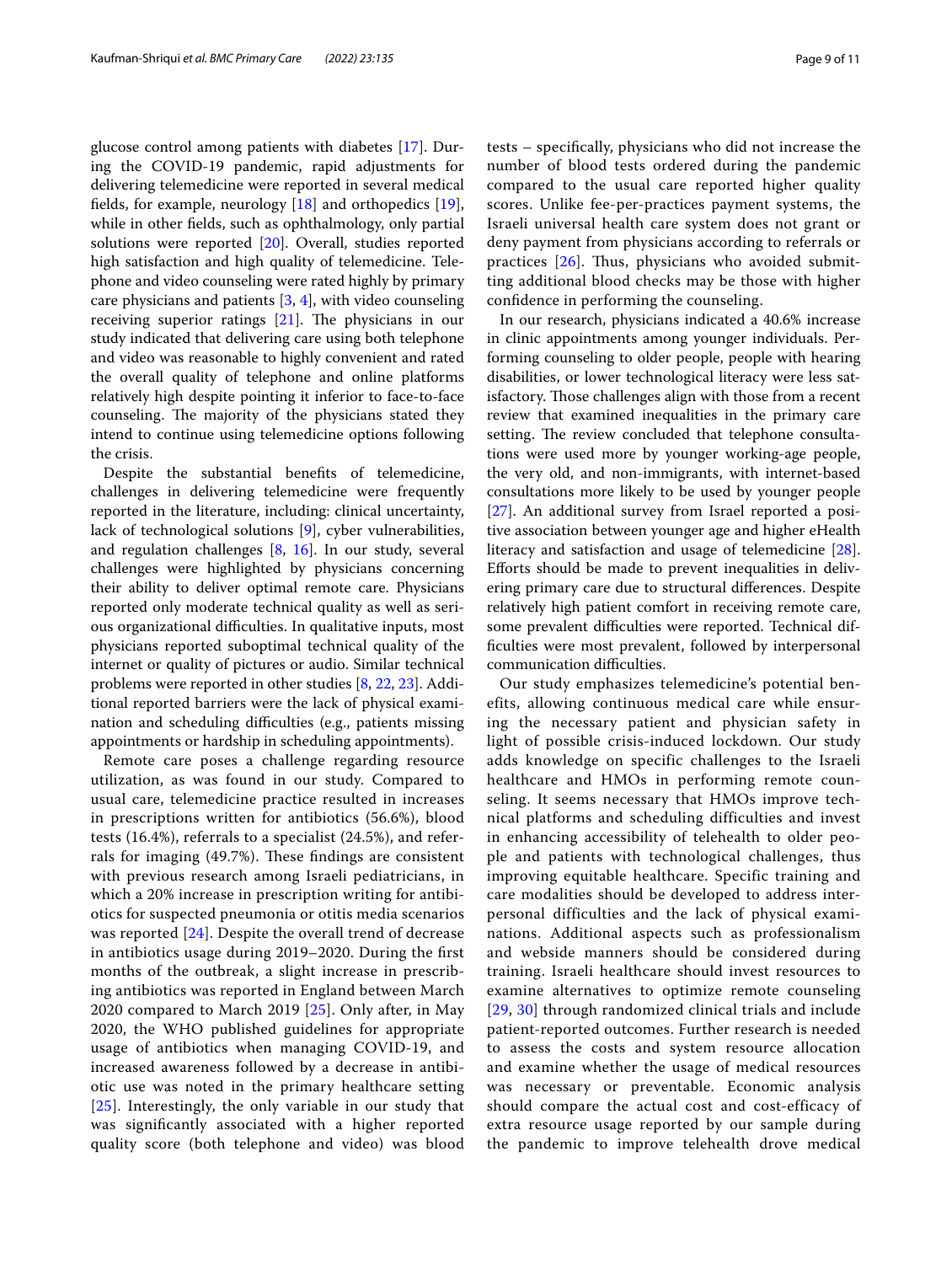The present study has several limitations. First, our data are cross-sectional, and as such, causality cannot be inferred. Second, since we used a convenience sample and received a 10.6% reply rate**,** the characteristics of the respondents do not represent the target population, and the generalizability of our fndings may be limited. Specifcally, the study population was younger and included a larger proportion of women than the target population. Despite the lack of representativeness, we have applied sample weights in all our statistical analyses. Our fndings were stable and showed consistency between weighted and unweighted samples.

Additionally, we relied on physicians' estimates when referring to percentages of further referred patients following an online visit. Moreover, We did not collect data about the characteristics of the clinic population, so we could not analyze the diferences between populations.

We thus conclude that the fndings may be generalizable to the target population. It is possible that those who responded to the survey were those who are also more oriented to telemedicine platform usage. However, the unusual circumstances that forced all physicians to respond quickly to the lockdown and the timing of the survey may indicate that these are realtime responses. Our data collection was performed early on during the frst phase of the COVID-19 pandemic. The healthcare response and the nature of the pandemic have changed since. In a recent survey conducted among primary care providers and patients, both reported high levels of satisfaction with telemedicine visits in a primary care setting. Both providers and patients reported a desire to see telemedicine visits continued after the pandemic. Benefts were highly associated with patients who needed to drive more than 30 min to the visit and when the technical quality was high [[31](#page-10-30)]. Additional information from a webbased Israeli survey among patients emphasizes that while the majority of 80% of patients used telemedicine during the lockdown, men and people with chronic diseases obtained higher willingness to use telemedicine in the future  $[32]$  $[32]$ . These recent publications, and additional ones [\[33\]](#page-10-32), indicate that a growing number of individuals in OECD countries are now readily served by telehealth systems [\[34](#page-10-33)]. It seems that the circumstances have encouraged more providers and patients to use telemedicine as part of their routines. Eforts should be made to improve quality and test modalities of care using this technology.

# **Conclusions**

Our fndings suggest that telemedicine served as a reasonable method for delivering primary care consultations during a global pandemic. However, additional research is needed to establish appropriate standards of care and practice using telemedicine in both crisis and routine periods.

#### **Abbreviations**

COPD: Chronic obstructive pulmonary disease; COVID-19: Coronavirus Disease 2019; HMO: Health maintenance organizations; IQR: Intra quartile range; IAFP: Israel Association of Family Physicians.

#### **Acknowledgements**

We are grateful to the study participants for their valuable contribution and to the Israel association of family physicians for their assistance in the distribution of the survey questionnaire.

#### **Authors' contributions**

VKS, RB and MS, AL and SV designed research; VKS, RB, and MS conducted research; VKS performed statistical analysis; VKS, RB, MS and MB wrote the paper. MS, AL, and SV made signifcant contributions to data interpretation and development of the discussion. All authors have read and approved the final manuscript.

#### **Funding**

This research received no funding.

#### **Availability of data and materials**

The datasets generated during and analyzed during the current study are not publicly available due to lack of agreement of the medical organization who distributed the questionnaire. However, data will be available from the corresponding author if a specifc reasonable request will be transferred.

#### **Declarations**

#### **Ethics approval and consent to particiapate**

The study was approved by the Institutional Ethics Board (Helsinki Committee) of Ariel University, Israel. Each participant provided a written informed consent prior to responding to the survey. Individuals who did not provide informed consent (indicated by clicking on the appropriate button) could not proceed with the survey. All methods were performed in accordance with the relevant guidelines and regulations by including a statement in the "ethical approval and consent to participate" section to this efect (Declaration of Helsinki).

#### **Consent for publication**

Not applicable.

#### **Competing interests**

All authors declare that they have no competing interests. MS, AL, and SV are members of the Israel association of family physicians.

#### **Author details**

<sup>1</sup> Department of Nutrition Sciences, School of Health Sciences, Ariel University, Kiryat H'amada 3, 4070000 Ariel, Israel. <sup>2</sup> Department of Family Medicine, Central District, Clalit Health Services, Tel-Aviv, Israel. <sup>3</sup> Department of Family Medicine, Sakler School of Medicine, Tel Aviv University, Tel Aviv, Israel. <sup>4</sup>Braun School of Public Health & Community Medicine, The Hebrew University-Hadassah, Jerusalem, Israel. <sup>5</sup>Clalit Health Services, Jerusalem, Israel. <sup>6</sup>Leumit Health Services, Tel-Aviv, Israel. <sup>7</sup> Department of Family Medicine, Sackler Faculty of Medicine, Tel-Aviv University, Tel‑Aviv, Israel.

#### Received: 12 December 2021 Accepted: 25 May 2022Published online: 31 May 2022